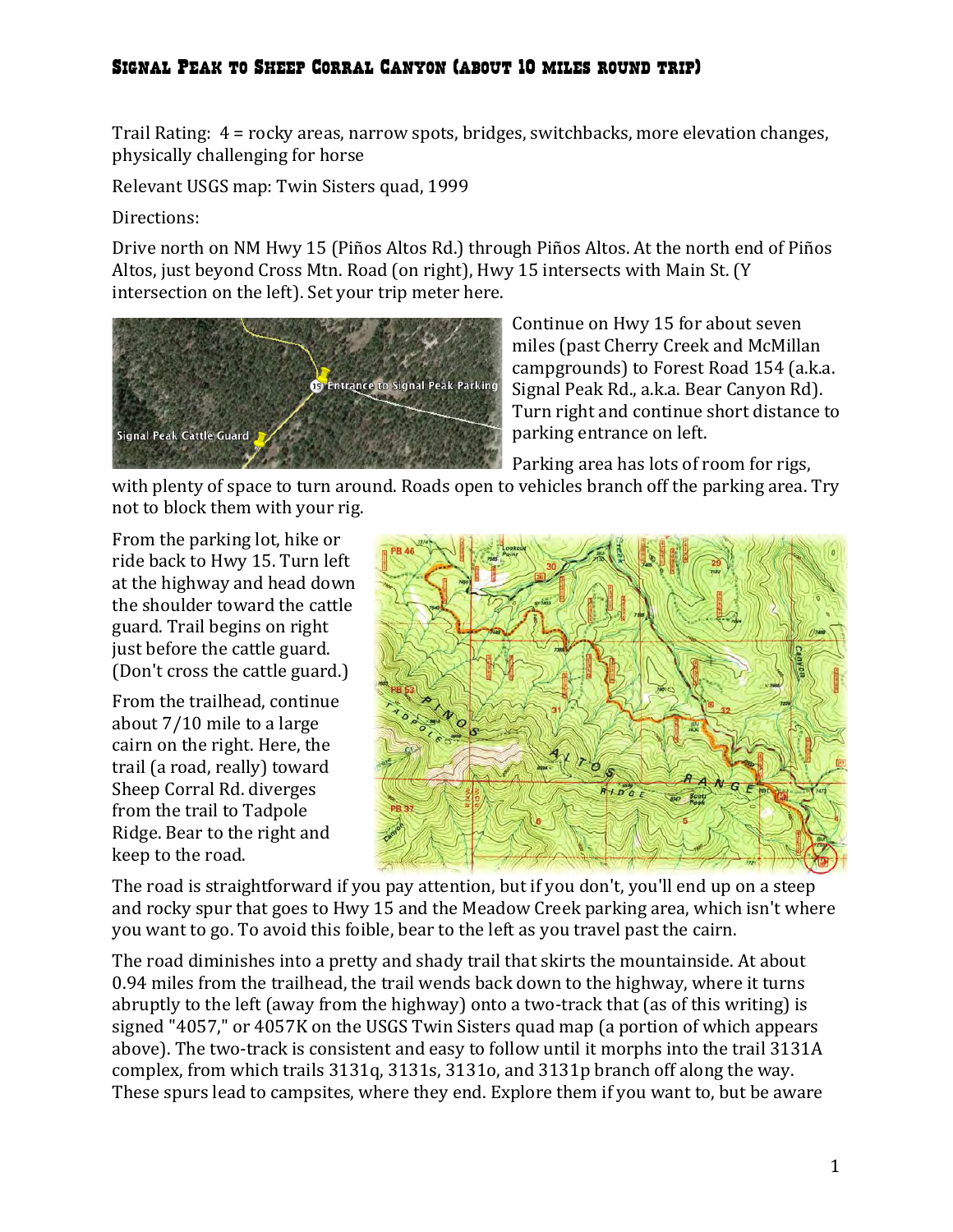## Signal Peak to Sheep Corral Canyon (about 10 miles round trip)

that they don't get you to Sheep Corral Road. In addition, the spurs are not always signed, so it's easy to wander off onto one of them without being aware of the transition.

The trail has a couple of steep descents and ascents across drainages, and some of these are rocky and slick, especially during and following wet weather. Novice riders should proceed with caution, as always. Ice and snow linger in some spots during colder months.

The trail goes along the north face of Tadpole Ridge, so it offers cool temperatures and plenty of cover for summer exploration. It travels through ponderosa and grassy terrain, some of which is spiked with luscious ferns and wildflowers.

This is not a particularly rocky trail, at least not by Gila standards. The climbs and descents tend to be short. It produces a most pleasant journey to Sheep Corral Rd., where you can turn left to continue deeper into the forest (and eventually the Gila wilderness) or turn around and head back to Signal Peak.

On the way back, watch the hillsides in the close distance for evidence of the Signal Fire, which erupted from somebody's careless campfire on a windy Mothers' Day in 2014 and caused damage from which the Continental Divide Trail through the area is still closed.

As you return, you can branch off to the left (about 4-1/4 miles from Sheep Corral Rd.) onto the spur we cautioned you to ignore on the way out. The spur goes down to the Meadow Creek parking area, from which you can follow Forest Road 149 (a.k.a. Sapillo Trail) about 0.73 mi. to trail #4257. Turn right onto 4257 and you'll end up at the Signal Peak parking area in about  $\frac{1}{2}$  mile.



More  $\rightarrow$